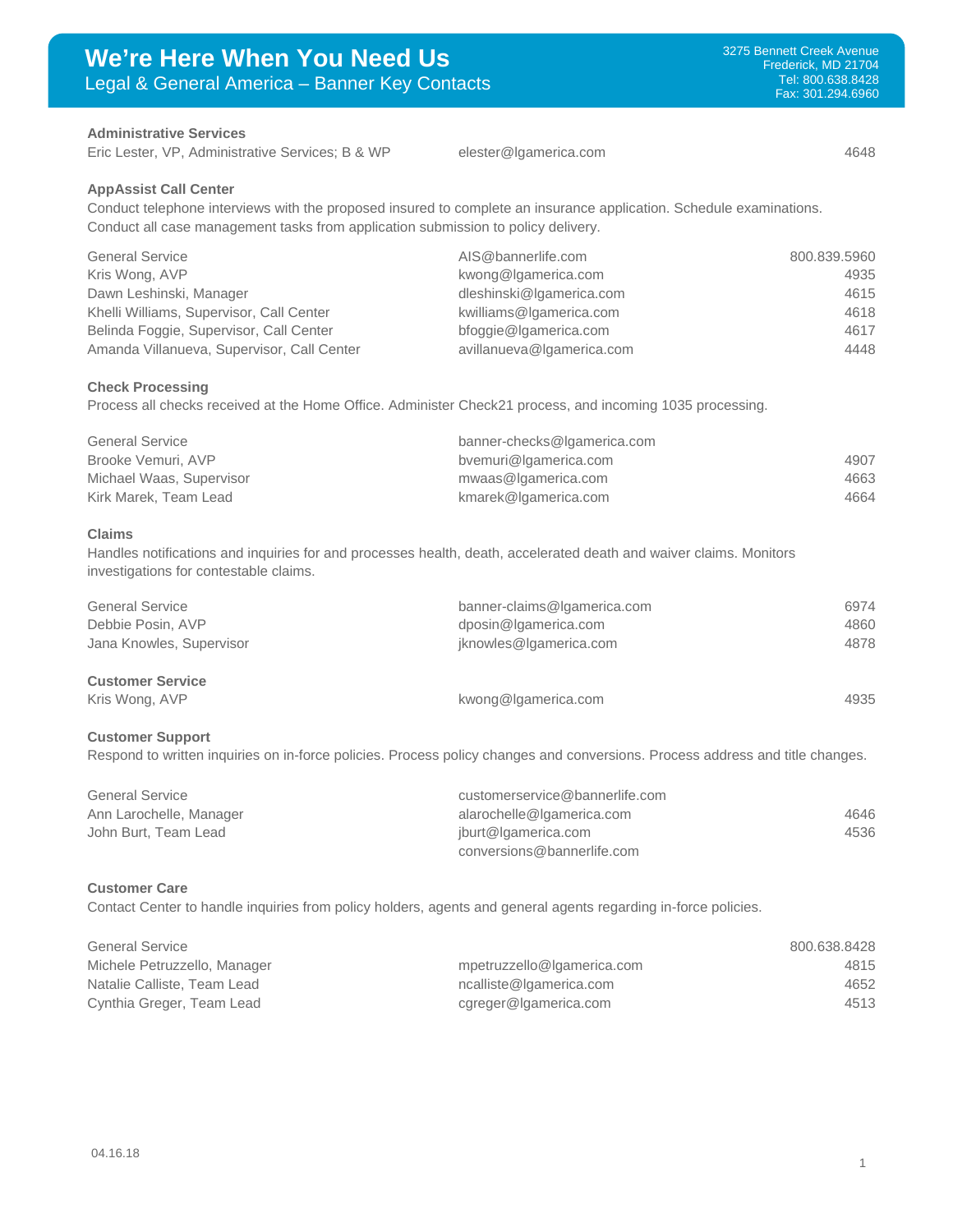#### **Premium Accounting**

Process loans, surrenders and 1035 transfers. Process bank changes. Record premium payments. Outgoing 1035 transfers. Ann Larochelle, Manager and Communication alarochelle@lgamerica.com 4646 Hira Mehraj, Team Lead **[hmehraj@lgamerica.com](mailto:hmehraj@lgamerica.com)** hmehraj@lgamerica.com 4653

# **Advance Product Support**

Process in-force illustration requests

| <b>General Service</b>   | illustration@bannerlife.com |      |
|--------------------------|-----------------------------|------|
| Kerry Gilmurray, Manager | kgilmurray@lgamerica.com    | 4755 |

## **Document Imaging**

Process incoming mail. Create electronic document images. Maintain document archives.

| Brooke Vemuri, AVP        | bvemuri@Igamerica.com | 4907 |
|---------------------------|-----------------------|------|
| Johnny Maddox, Supervisor | imaddox@lgamerica.com | 4662 |

#### **Document Indexing**

Submit formal applications. Index all new business and delivery requirements. Notify carriers of replacement.

| <b>General Service</b>   | banner-submit@lgamerica.com |      |
|--------------------------|-----------------------------|------|
| Brooke Vemuri, AVP       | bvemuri@lgamerica.com       | 4907 |
| Michael Waas, Supervisor | mwaas@lgamerica.com         | 4663 |
| Kirk Marek, Team Lead    | kmarek@lgamerica.com        | 4664 |
| Lauren Bland, Team Lead  | Ibland@Igamerica.com        | 2532 |

#### **Licensing**

Contract and appoint new agents. Renew state appointments. Manage agent database including address, commission rates, assignments and payment frequency.

| <b>General Service</b> | agentlicensing@bannerlife.com | 4163 |
|------------------------|-------------------------------|------|
| Mike Foley, AVP        | mfoley@lgamerica.com          | 4793 |
| Claudia Gray, Manager  | cgray@Igamerica.com           | 4624 |
| Day Dinh, Team Lead    | ddinh@lgamerica.com           | 4464 |

#### **Commission**

Review and distribute commissions. Review and distribute 1099 forms. Process lost or destroyed check reporting.

| <b>General Service</b>              | commission@Igamerica.com | 2711 |
|-------------------------------------|--------------------------|------|
| Mike Foley, AVP                     | mfoley@lgamerica.com     | 4793 |
| Shannon Stevens, Supervisor         | sstevens@lgamerica.com   | 4788 |
| Beth Farmer, Compensation Asst.     | mfarmer@lgamerica.com    | 2827 |
| Faith McFarlane, Compensation Asst. | fmcfarlane@lgamerica.com | 4549 |
| Jessica Welsh, Compensation Asst.   | jwelsh@Igamerica.com     | 4609 |
|                                     |                          |      |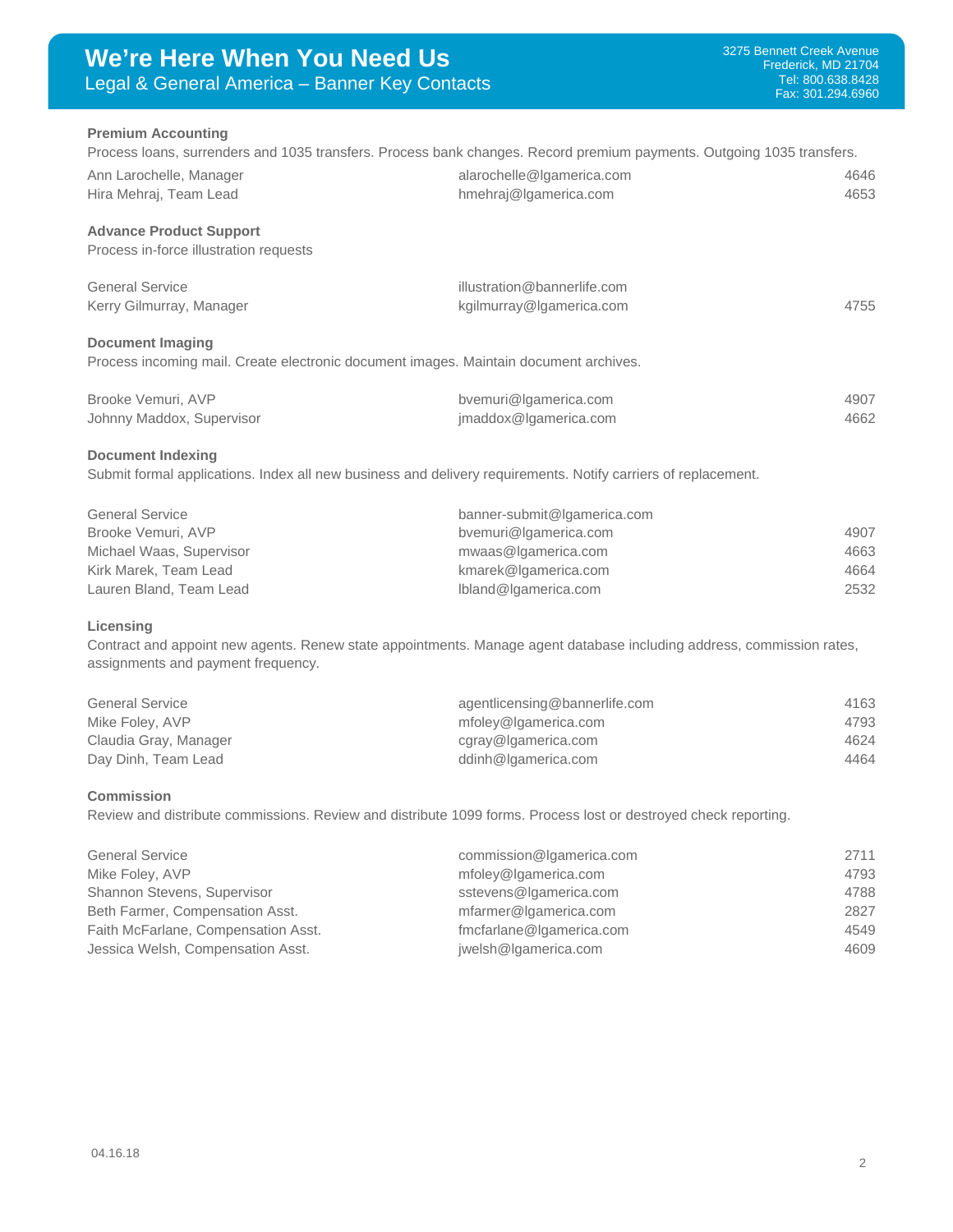| We're Here When You Need Us<br>Legal & General America - Banner Key Contacts                                                                                                                                                                                                                                                                                                                                                                                                                                                                                                                                                                                                                                                              |                                                                                                                                                                                                                                                                                                                                                                                                                                                           | 3275 Bennett Creek Avenue<br>Frederick, MD 21704<br>Tel: 800.638.8428<br>Fax: 301.294.6960                                           |  |
|-------------------------------------------------------------------------------------------------------------------------------------------------------------------------------------------------------------------------------------------------------------------------------------------------------------------------------------------------------------------------------------------------------------------------------------------------------------------------------------------------------------------------------------------------------------------------------------------------------------------------------------------------------------------------------------------------------------------------------------------|-----------------------------------------------------------------------------------------------------------------------------------------------------------------------------------------------------------------------------------------------------------------------------------------------------------------------------------------------------------------------------------------------------------------------------------------------------------|--------------------------------------------------------------------------------------------------------------------------------------|--|
| <b>New Business</b><br><b>General Service</b><br>Brooke Vemuri, AVP<br>Michelle Shoup, Manager<br>Christine Mizelle, Supervisor Teams B, D, G<br>Melanie White, Supervisor Teams C, E, F<br>Christina Harsh, Supervisor                                                                                                                                                                                                                                                                                                                                                                                                                                                                                                                   | bvemuri@lgamerica.com<br>mshoup@lgamerica.com<br>cmizelle@Igamerica.com<br>mwhite@lgamerica.com<br>charsh@lgamerica.com                                                                                                                                                                                                                                                                                                                                   | 6947<br>4907<br>4668<br>4667<br>4669<br>2178                                                                                         |  |
| <b>Policy Issue</b><br>Issue new policies. Reissue policies.                                                                                                                                                                                                                                                                                                                                                                                                                                                                                                                                                                                                                                                                              |                                                                                                                                                                                                                                                                                                                                                                                                                                                           |                                                                                                                                      |  |
| <b>General Service</b><br>Brooke Vemuri, AVP<br>Cheryl Milor, Supervisor<br>Derek Cockey Quality & Training Specialist<br><b>Delivery</b>                                                                                                                                                                                                                                                                                                                                                                                                                                                                                                                                                                                                 | banner_reissue@lgamerica.com<br>bvemuri@lgamerica.com<br>cmilor@lgamerica.com<br>dcockey@lgamerica.com                                                                                                                                                                                                                                                                                                                                                    | 4828<br>4907<br>4684<br>2547                                                                                                         |  |
| Activate new policies. Process NTOs (Not Taken Offers).<br><b>General Service</b><br>Cheryl Milor, Supervisor                                                                                                                                                                                                                                                                                                                                                                                                                                                                                                                                                                                                                             | banner-delivery@Igamerica.com<br>cmilor@lgamerica.com                                                                                                                                                                                                                                                                                                                                                                                                     | 4684                                                                                                                                 |  |
| <b>Underwriting</b><br>Sharon Jenkins, SVP & Chief Underwriter<br>Liz McSherry, VP, Underwriting Administration<br><b>Quick Quotes</b>                                                                                                                                                                                                                                                                                                                                                                                                                                                                                                                                                                                                    | sjenkins@Igamerica.com<br>emcsherry@lgamerica.com<br>www.lgaquickquote.com                                                                                                                                                                                                                                                                                                                                                                                | 6953<br>4680                                                                                                                         |  |
| <b>Underwriting/New Business Teams:</b>                                                                                                                                                                                                                                                                                                                                                                                                                                                                                                                                                                                                                                                                                                   |                                                                                                                                                                                                                                                                                                                                                                                                                                                           |                                                                                                                                      |  |
| <b>AppAssist Underwriting Team K</b><br>Becky Steiner, Manager<br>Terry Horcher, Sr. Underwriting Consultant<br>Jim Teegardin, Sr. Underwriting Consultant<br>Indrani Grott, Underwriter Consultant<br>Tina Long-Huguley, Underwriting Consultant<br>Yvette McReynolds, Underwriting Consultant<br>Julie Peterson, Underwriting Consultant<br>Jeffrey Banyay, Underwriting Consultant<br>Kirin Whitehead, Underwriting Consultant<br>Mark Skidmore, Underwriting Consultant<br>Leah Holmes, Sr. Life Underwriter<br>Cindy McAulay, Sr. Life Underwriter<br>Terri Molaski, Sr. Underwriter<br>Elisa Mullen, Sr. Underwriter<br>Shelley Steere, Sr. Underwriter<br>Barbara Ballard, Life Underwriter<br>LySaundra Solomon, Life Underwriter | bsteiner@lgamerica.com<br>thorcher@lgamerica.com<br>jteegardin@Igamerica.com<br>igrott@lgamerica.com<br>thuguley@lgamerica.com<br>ymcreynolds@lgamerica.com<br>jpeterson@lgamerica.com<br>jbanyay@lgamerica.com<br>kwhitehead@lgamerica.com<br>mskidmore@lgamerica.com<br>Iholmes@Igamerica.com<br>cmcaulay@lgamerica.com<br>tmolaski@lgamerica.com<br>emullen@Igamerica.com<br>ssteere@lgamerica.com<br>bballard@lgamerica.com<br>Isolomon@Igamerica.com | 4714<br>4377<br>4733<br>4731<br>4779<br>4378<br>4805<br>4736<br>4826<br>4754<br>4896<br>3151<br>4376<br>4846<br>4908<br>4881<br>4808 |  |
| <b>General Service</b><br>Amanda Villanueva, Supervisor                                                                                                                                                                                                                                                                                                                                                                                                                                                                                                                                                                                                                                                                                   | AIS@BannerLife.com<br>avillanueva@lgamerica.com                                                                                                                                                                                                                                                                                                                                                                                                           | 800.839.5960<br>4448                                                                                                                 |  |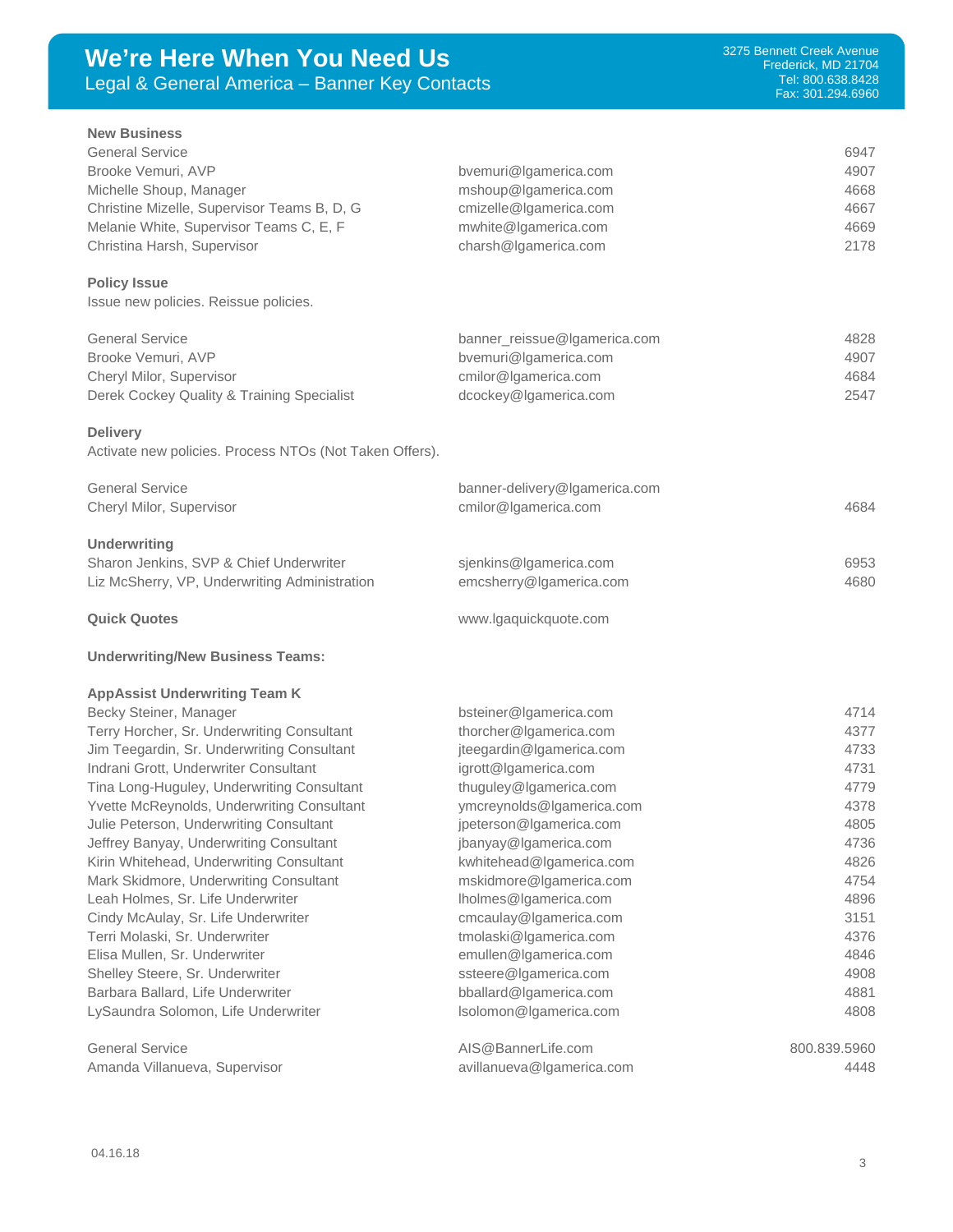# **We're Here When You Need Us** Legal & General America – Banner Key Contacts

#### **Underwriting Team B**

John Kuhar, Manager [jkuhar@lgamerica.com](mailto:jkuhar@lgamerica.com) 4743 Patrick Lahti, Sr. Underwriting Specialist **[plahti@lgamerica.com](mailto:plahti@lgamerica.com)** and the state of the 4763 Janice Brooks, Sr. Underwriting Consultant interventional prooks@lgamerica.com and 4734 William Skelton, Sr. Underwriting Consultant [wskelton@lgamerica.com](mailto:wskelton@lgamerica.com) 4735 Milicent Daniels-Chamble, Underwriting Consultant [mchamble@lgamerica.com](mailto:mchamble@lgamerica.com) 4758 Sandy Ebbs, Underwriting Consultant sebbs @lgamerica.com 4772 Lori Grismore, Underwriting Consultant and According the University of According the Music According Consultant Debra Gobetz, Underwriter Consultant debra [dgobetz@lgamerica.com](mailto:dgobetz@lgamerica.com) 3088 Adam Royals, Underwriting Consultant around [aroyals@lgamerica.com](mailto:aroyals@lgamerica.com) 4705 Julie Smith, Underwriting Consultant ismith@lgamerica.com 4844 Robin Conner, Sr. Underwriter and the conner@lgamerica.com and the 4516 Colleen Kronitz, Sr. Underwriter [ckronitz@lgamerica.com](mailto:ckronitz@lgamerica.com) 4719 Amanda Strazishar, Sr. Underwriter [astrazisha@lgamerica.com](mailto:astrazisha@lgamerica.com) 4708 Joe Paiaxo, Life Underwriter is a metal with the spain of paiaxo@lgamerica.com and the spanning of the 4510 New Business and the model of the model of the model of the model of the model of the model of the model of the model of the model of the model of the model of the model of the model of the model of the model of the model Christine Mizelle, New Business Supervisor [cmizelle@lgamerica.com](mailto:cmizelle@lgamerica.com) 4667 Ryan McCole, Team Lead **Research 2006** [rmccole@lgamerica.com](mailto:rmccole@lgamerica.com) **8447** Caroline Wood, Team Lead [cwood@lgamerica.com](mailto:cwood@lgamerica.com) 4821 **Underwriting Team C** Kimberly Jones, Manager et al. (24747) and the settlement of the settlement of the settlement of the settlement of the settlement of the settlement of the settlement of the settlement of the settlement of the settlement of Brian O'Flaherty, Sr. Underwriting Specialist [boflaherty@lgamerica.com](mailto:boflaherty@lgamerica.com) 4368 Lori McQuiston, Sr. Underwriting Consultant [lmcquiston@lgamerica.com](mailto:lmcquiston@lgamerica.com) 4753 Albert Sanders, Sr. Underwriting Consultant assanders@lgamerica.com 4366 Jennifer McIntosh, Underwriting Consultant [jmcintosh@lgamerica.com](mailto:jmcintosh@lgamerica.com) 4738 Joel Odvody, Underwriting Consultant intervention of providing intervention com and the extraction of the 4742 Liliana Signori, Underwriting Consultant lateration and lateration of signori@lgamerica.com and 4751 New Business and the model of the model of the model of the model of the model of the model of the model of the model of the model of the model of the model of the model of the model of the model of the model of the model Melanie White, New Business Supervisor [mwhite@lgamerica.com](mailto:mwhite@lgamerica.com) 4669 Ryan McCole, Team Lead **Research 2006** [rmccole@lgamerica.com](mailto:rmccole@lgamerica.com) **8447** Caroline Wood, Team Lead [cwood@lgamerica.com](mailto:cwood@lgamerica.com) 4821 **Underwriting Team D** Kimberly Jones, Manager et al. (24747) and the settlement of the settlement of the settlement of the settlement of the 4747 Faye Carpenter, Sr. Underwriting Specialist [facarpenter@lgamerica.com](mailto:facarpenter@lgamerica.com) 4727 Rebecca Cartland, Sr. Underwriting Consultant reartland@lgamerica.com 4766 Jill Shreve, Underwriting Consultant and the state of shreve@lgamerica.com 4739 New Business and the model of the model of the model of the model of the model of the model of the model of the model of the model of the model of the model of the model of the model of the model of the model of the model Christine Mizelle, New Business Supervisor [cmizelle@lgamerica.com](mailto:cmizelle@lgamerica.com) 4667 Ryan McCole, Team Lead **Research 2006** [rmccole@lgamerica.com](mailto:rmccole@lgamerica.com) **8447** Caroline Wood, Team Lead [cwood@lgamerica.com](mailto:cwood@lgamerica.com) 4821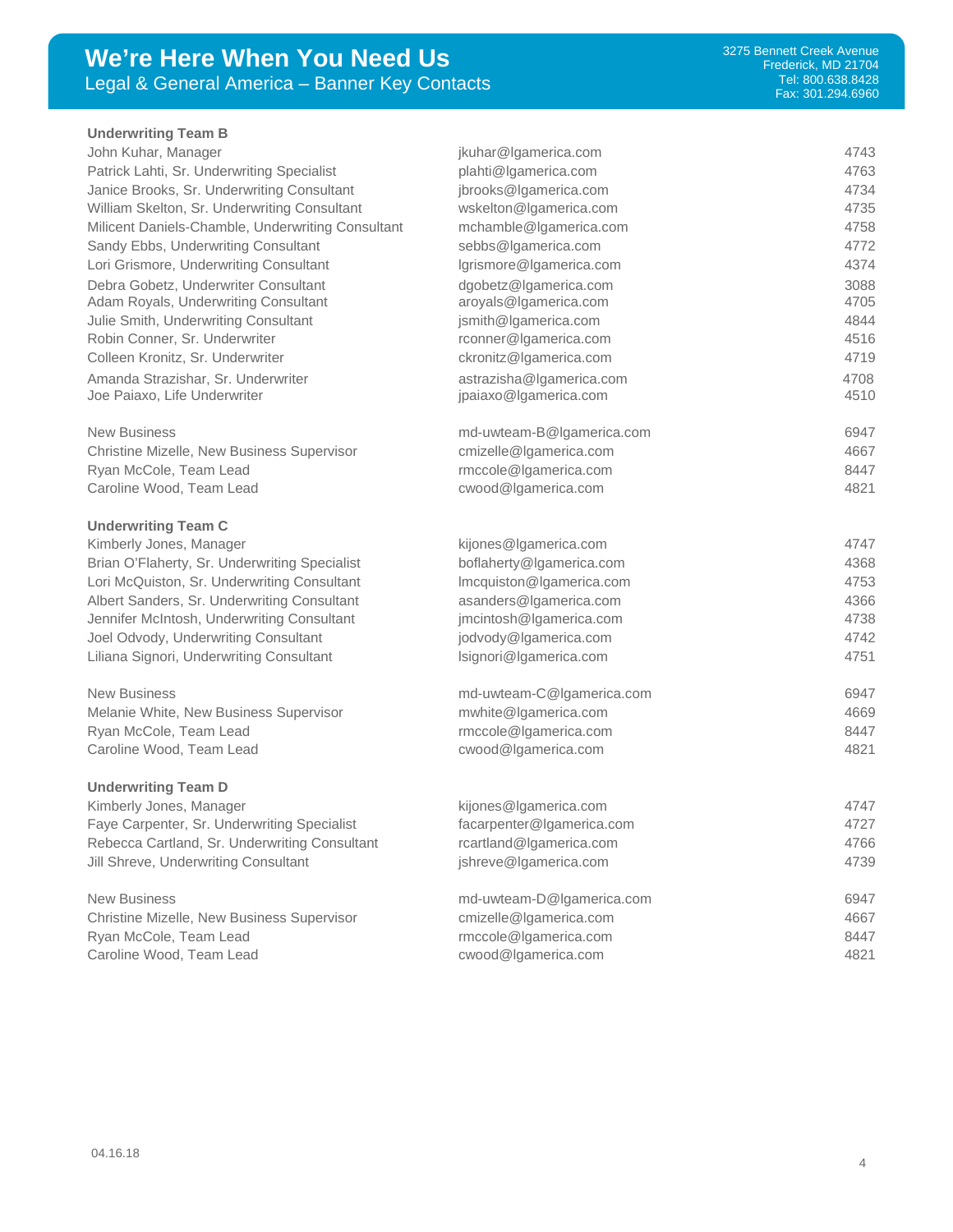# **We're Here When You Need Us** Legal & General America – Banner Key Contacts

| <b>Underwriting Team E</b>                   |                           |      |
|----------------------------------------------|---------------------------|------|
| Nicholas Amato, Manager                      | namato@lgamerica.com      | 4760 |
| Dale Wolter, Sr. Underwriting Specialist     | dwolter@lgamerica.com     | 4722 |
| Joni Stout, Sr. Underwriting Consultant      | jstout@lgamerica.com      | 4813 |
| Tessie Jackson, Underwriting Consultant      | tejackson@lgamerica.com   | 4777 |
| Terri Lyons, Underwriting Consultant         | telyons@lgamerica.com     | 4776 |
| Jim Otis, Underwriting Consultant            | jotis@Igamerica.com       | 4741 |
| Beth Gillespie, Sr. Underwriter              | bgillespie@lgamerica.com  | 4506 |
| Phil Swann, Life Underwriter                 | pswann@lgamerica.com      | 4765 |
| <b>New Business</b>                          | md-uwteam-E@Igamerica.com | 6947 |
| Melanie White, New Business Supervisor       | mwhite@lgamerica.com      | 4669 |
| Ryan McCole, Team Lead                       | rmccole@lgamerica.com     | 8447 |
| Caroline Wood, Team Lead                     | cwood@lgamerica.com       | 4821 |
| <b>Underwriting Team F</b>                   |                           |      |
| Nicholas Amato, Manager                      | namato@lgamerica.com      | 4760 |
| Deborah Plati, Sr. Underwriting Specialist.  | dplati@lgamerica.com      | 4725 |
| Karen Brauck, Sr. Underwriting Consultant    | kbrauck@lgamerica.com     | 4371 |
| Norma Leighton, Sr. Underwriting Consultant  | nleighton@lgamerica.com   | 4761 |
| Alan Sawa, Sr. Underwriting Consultant       | asawa@lgamerica.com       | 4706 |
| Diane Stevens, Sr. Underwriting Consultant   | dstevens@lgamerica.com    | 4726 |
| <b>New Business</b>                          | md-uwteam-F@lgamerica.com | 6947 |
| Melanie White, New Business Supervisor       | mwhite@lgamerica.com      | 4669 |
| Ryan McCole, Team Lead                       | rmccole@lgamerica.com     | 8447 |
| Caroline Wood, Team Lead                     | cwood@lgamerica.com       | 4821 |
| <b>Underwriting Team G</b>                   |                           |      |
| Lalena White, Manager                        | Iwhite@Igamerica.com      | 4748 |
| Julie Sartorius, Sr. Underwriting Specialist | jsartorius@lgamerica.com  | 4744 |
| Pamela Wilborn, Sr. Underwriting Specialist  | pwilborn@Igamerica.com    | 4762 |
| Reva Hull, Sr. Underwriting Consultant       | rhull@lgamerica.com       | 4767 |
| Beth Devine, Sr. Underwriting Consultant     | bdevine@Igamerica.com     | 4715 |
| Mary Alice Elslager, Underwriting Consultant | melslager@lgamerica.com   | 4375 |
| Brian Kellet, Underwriting Consultant        | bkellet@lgamerica.com     | 4507 |
| Heather Wright, Underwriting Consultant      | hwright@lgamerica.com     | 4730 |
| Kristen Thompson, Underwriting Consultant    | kthompson@Igamerica.com   | 4373 |
| Alden Wilkins, Underwriting Consultant       | awilkins@lgamerica.com    | 4367 |
| Phil Willis, Underwriting Consultant         | pwillis@Igamerica.com     | 4764 |
| Laurene Karimi, Sr. Underwriter              | Ikarimi@Igamerica.com     | 4749 |
| <b>New Business</b>                          | md-uwteam-G@lgamerica.com | 6947 |
| Christine Mizelle, New Business Supervisor   | cmizelle@lgamerica.com    | 4667 |
| Ryan McCole, Team Lead                       | rmccole@lgamerica.com     | 8447 |

Caroline Wood, Team Lead extending the [cwood@lgamerica.com](mailto:cwood@lgamerica.com) 4821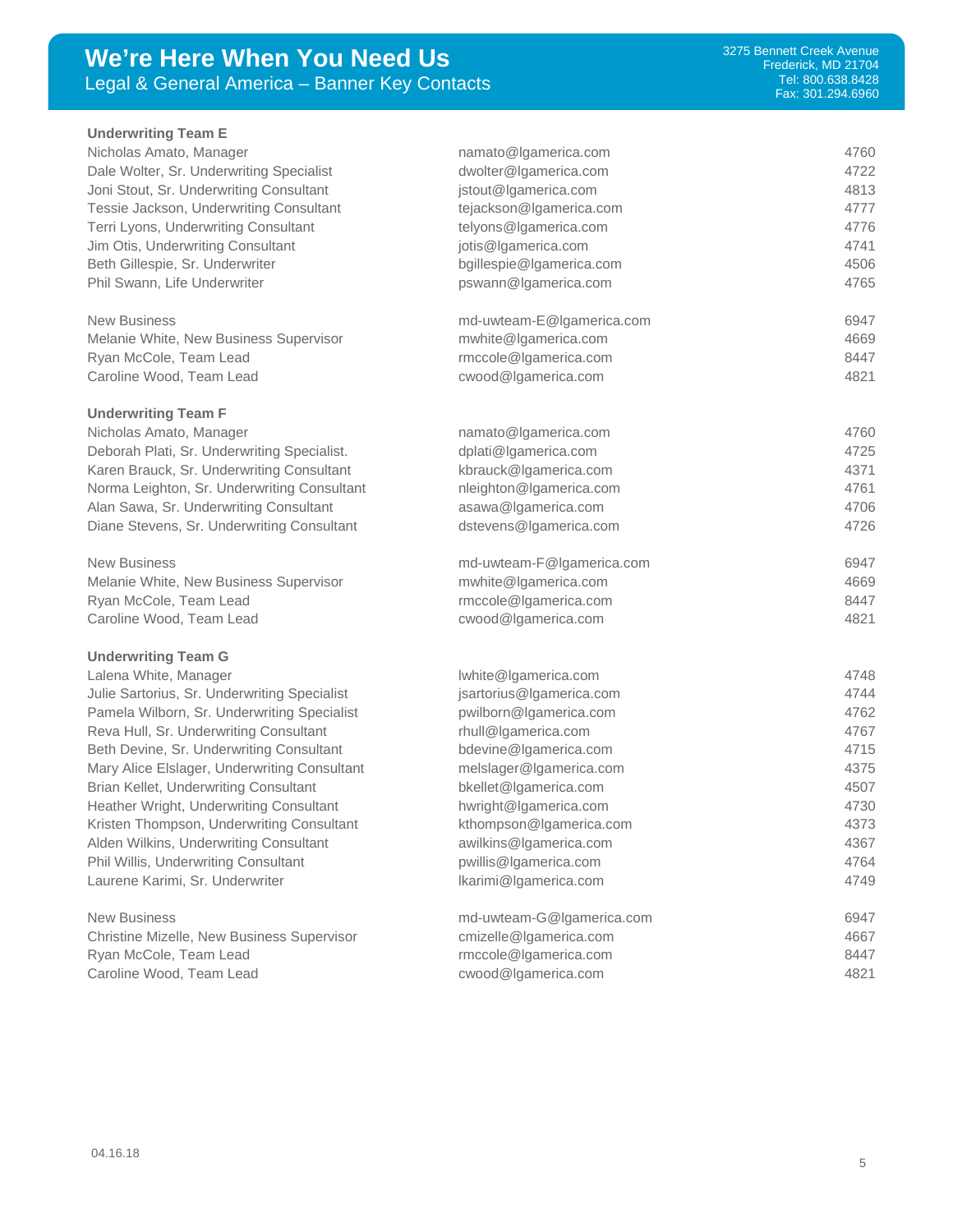## **Legal**

Review advertising and sales material. Review agency websites. Review agent background material for appointment.

| Wendy Schonman, Compliance and Regulatory Counsel wschonman@Igamerica.com                                                                              |                                                                            | 4863                 |
|--------------------------------------------------------------------------------------------------------------------------------------------------------|----------------------------------------------------------------------------|----------------------|
| <b>Marketing</b><br>Michael Behlmaier, VP Marketing<br>Beth Ward, Executive Assistant                                                                  | mbehlmaier@lgamerica.com<br>bward@lgamerica.com                            | 4936<br>4817         |
| <b>Marketing Team</b><br>Advertising. Promotional materials. Communications. Brand management.                                                         |                                                                            |                      |
| Pat Saether, Sr. Marketing Consultant<br>Serena O'Brien, Sr. Marketing Specialist<br>Meredith Paoletti, Marketing Specialist                           | psaether@Igamerica.com<br>sobrien@Igamerica.com<br>mpaoletti@lgamerica.com | 4802<br>4559<br>4670 |
| <b>Sales</b><br>Patrick Bowen, SVP Distribution<br>Maryam Boyer, Executive Assistant                                                                   | pbowen@Igamerica.com<br>mboyer@Igamerica.com                               | 4555                 |
| <b>Agency Sales Support</b><br>Direction and management of sales. Agency sales<br>support. Business development. Manage agency<br>corporate relations. |                                                                            |                      |
| <b>General Service</b>                                                                                                                                 | marketing@lgamerica.com                                                    | 4129                 |

Please find the sales contacts on our territories map on page 7.